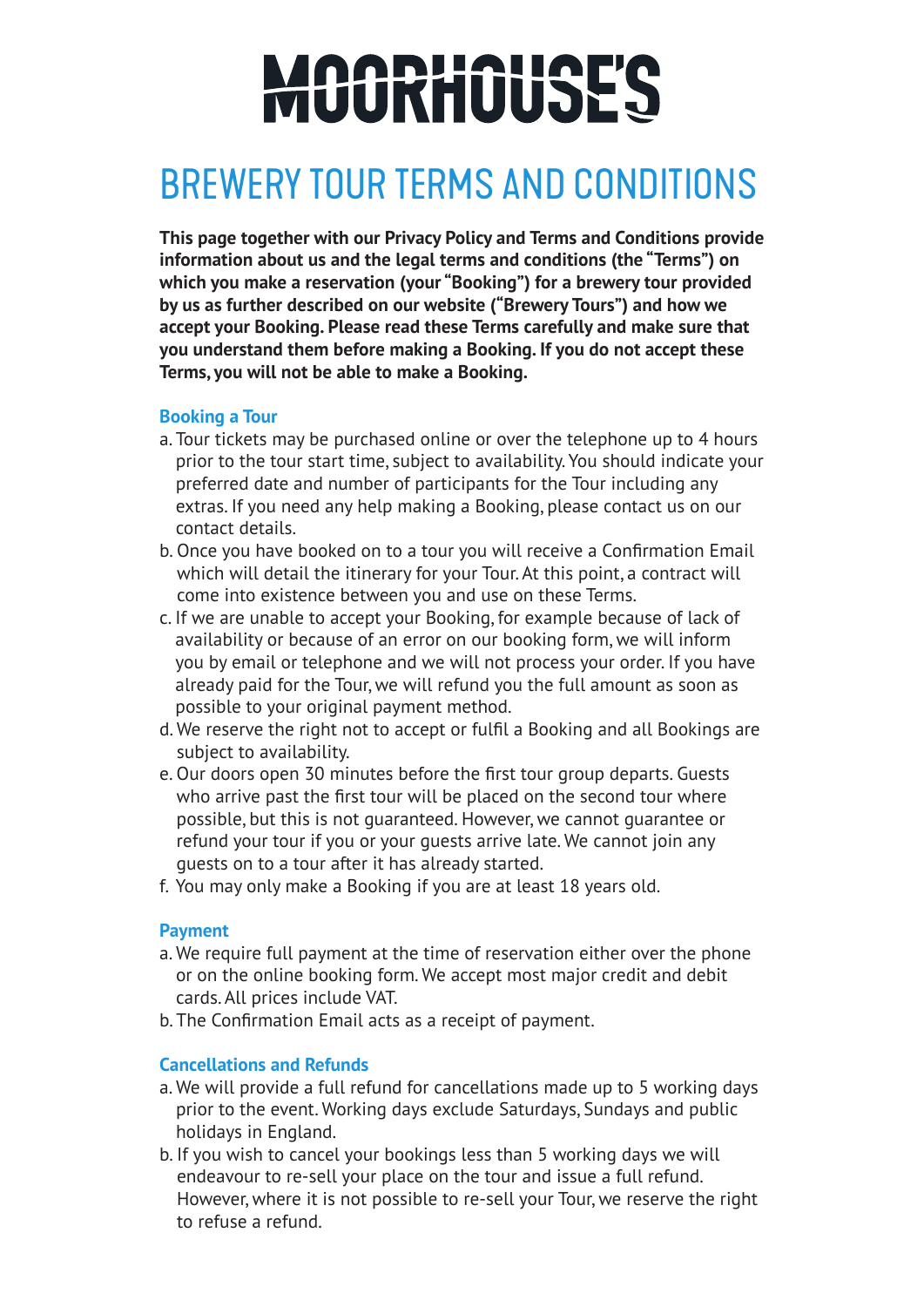## MOORHOUSES

c. Any refunds due to you will be processed as soon as possible by refunding you on the credit card, debit card or cash payment by you to pay.

d. In line with industry practice and according to our updated Payment Portal policy, from March 5th 2020, we will not charge a fee to process refunds, however fees from the original transaction levied by our Payment Portal Provider will not be returned for any refund. This policy will not apply to duplicate transactions or voids.

#### **Changes to your Booking**

- a. If you need to make changes to your pie choices we will endeavour to update your booking. However, this may not be possible up to 5 working days prior to the event. In this case, you will receive your original pie choice.
- b. Extra beer vouchers can be cancelled or purchased up to 1 working day prior to the tour.
- c. Beer vouchers cannot be purchased on the day of the tour.
- d. Any refunds due to you will be processed as soon as possible to the original payment method.

#### **Our Right to Cancel**

- a. We will make every effort to provide the Tour on time and in accordance with the Confirmation Email. However, there may be delays, suspensions and short notice cancellations due to events outside our control.
- b. We will contact you to let you know in advance when such problems occur, unless the problem is urgent or an emergency.
- c. If we have to cancel or suspend a Tour for the reasons set out above we will offer you an alternative date or a refund of any amounts you have already paid as soon as possible.

#### **Other Terms and Conditions**

It is a breach of our Terms to reproduce, resale or counterfeit a Confirmation Email or booking. We have no liability to you for any loss of profit where you breach our Terms.

Moorhouse's reserve the right to refuse admission or eject any person whose conduct is deemed to be disorderly, who uses vulgar or abusive languor or who fails to comply with these or other rules that are posted at the event site. Breach of any of the foregoing will automatically terminate this contract.

This reservation is only valid for the event for which it is issued, at the time and place of use.

All consumers must be at least 18 years of age to purchase beer and other alcoholic beverages. Proof of age may be required.